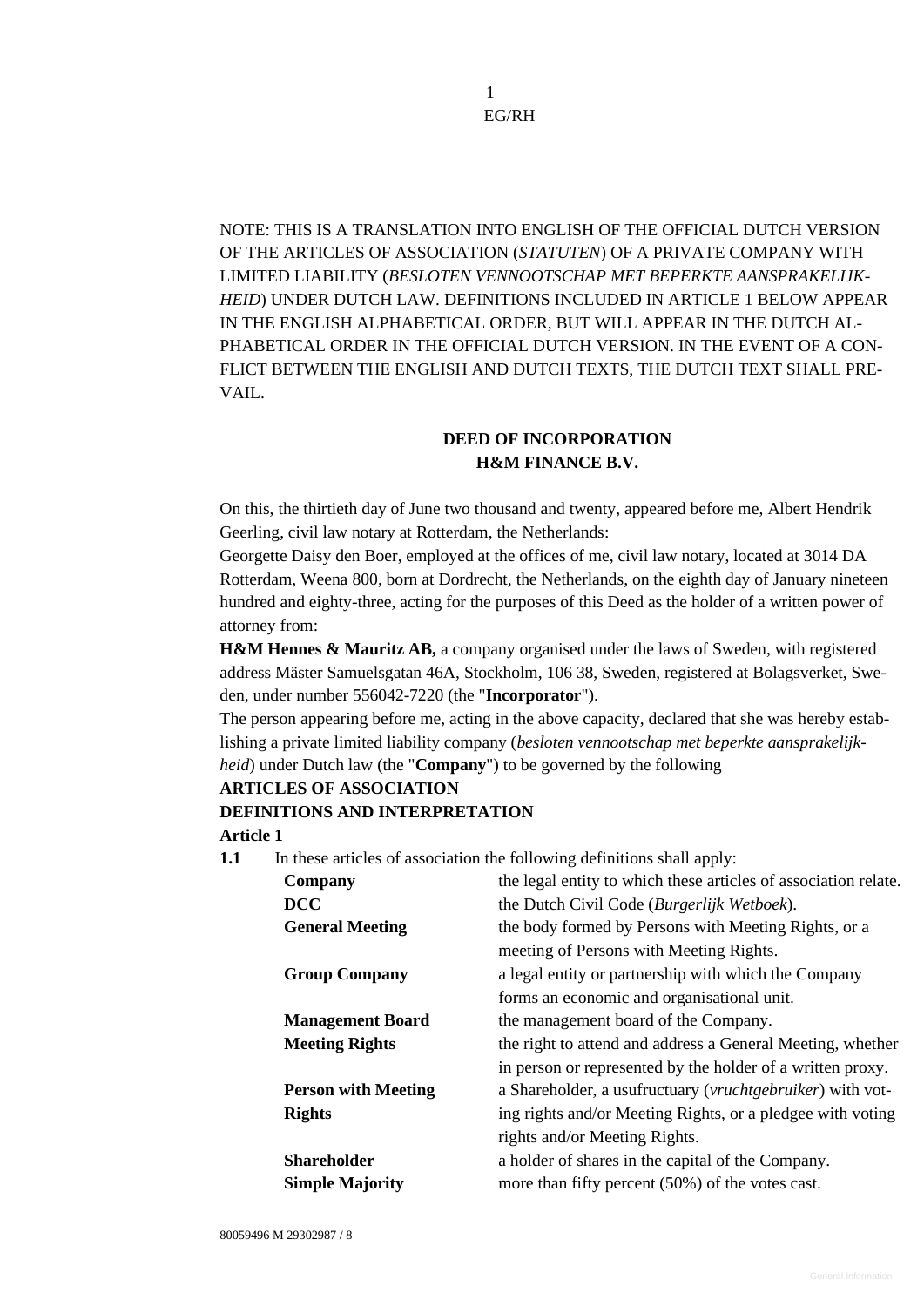| a legal entity in whose general meeting the Company or       |
|--------------------------------------------------------------|
| one or more of its subsidiaries can, whether by virtue of an |
| agreement with other persons with voting rights or other-    |
| wise and whether acting alone or together, exercise more     |
| than fifty percent (50%) of the voting rights, and any other |
| legal entities and partnerships that are designated as such  |
|                                                              |
|                                                              |

- **1.2** Terms that are defined in the singular shall have the corresponding meaning in the plural and vice versa.
- **1.3** The term "written" or "in writing" shall also include the use of electronic means of communication.

### **NAME AND SEAT**

### **Article 2**

- **2.1** The name of the Company is **H&M Finance B.V.**
- **2.2** It has its corporate seat at Amsterdam.

### **OBJECTS**

### **Article 3**

The objects of the Company are:

- **a.** to participate in, finance or hold any other interest in, or to conduct the management of, other legal entities, partnerships or enterprises;
- **b.** to obtain and provide loans, whether or not by mortgage;
- **c.** to issue bonds and/or other debt instruments;
- **d.** to furnish guarantees, provide security, warrant performance or in any other way assume liability, whether jointly and severally or otherwise, for or in respect of obligations of Group Companies or other parties; and
- **e.** to do anything which, in the widest sense of the words, is connected with or may be conducive to the attainment of these objects.

# **SHARES - CAPITAL**

# **Article 4**

- **4.1** The nominal value of each share shall be one euro (EUR 1).
- **4.2** The shares shall be registered shares and shall be numbered consecutively, starting from 1.
- **4.3** At least one share must be held by a party other than, and not on behalf of, the Company or any of its Subsidiaries.

#### **SHARES - REGISTER**

# **Article 5**

- **5.1** The Management Board shall keep a register setting out the names and addresses of all Shareholders, usufructuaries and pledgees.
- **5.2** Shareholders and others whose particulars must be set out in the register shall provide the Management Board with the necessary particulars in a timely manner.
- **5.3** All notifications and notices convening meetings shall be sent to Persons with Meeting Rights at the addresses set out in the register.

# **SHARES - ISSUE**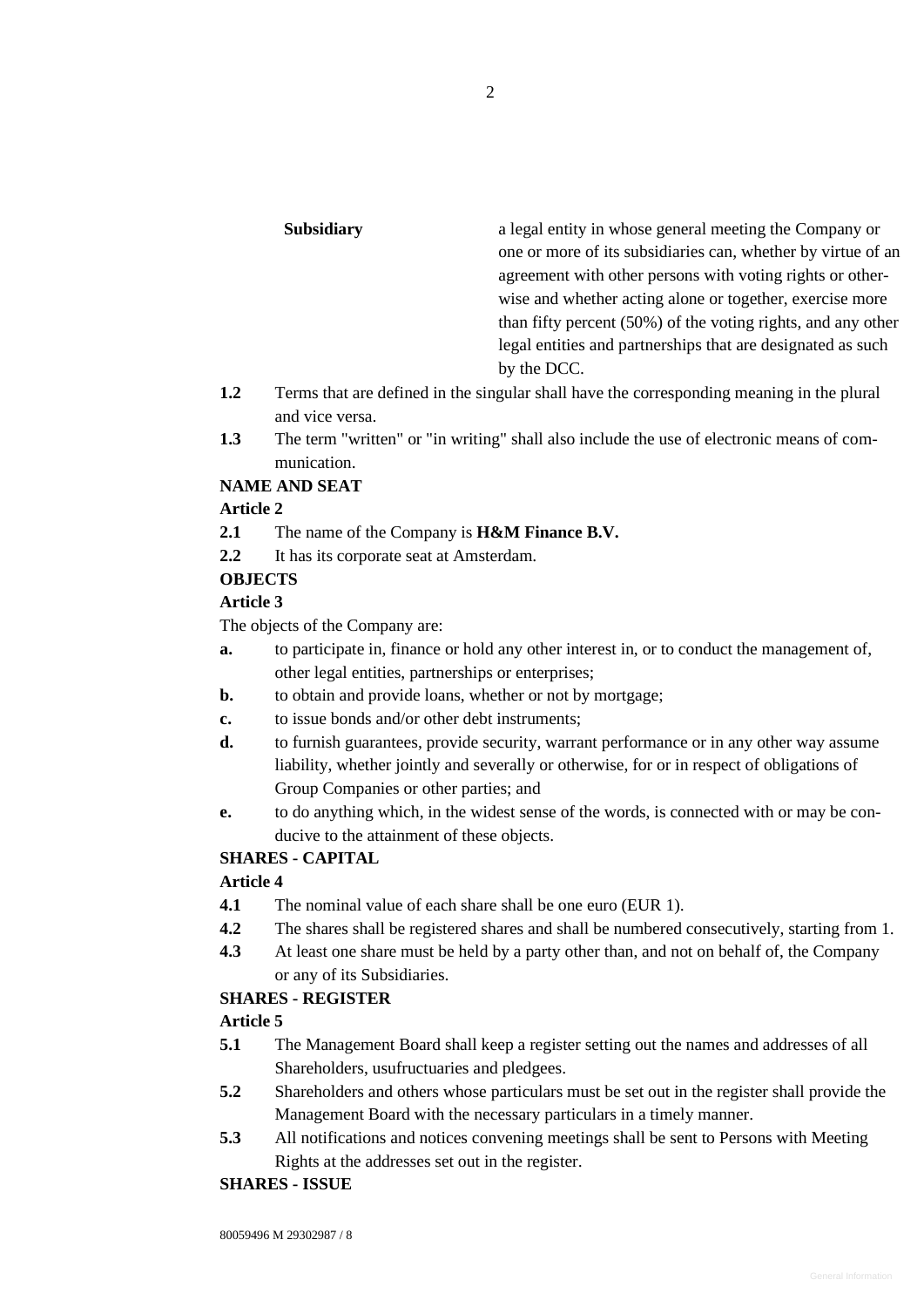# **Article 6**

- <span id="page-2-0"></span>**6.1** Shares may only be issued by the Company pursuant to a resolution of the General Meeting.
- **6.2** Article [6.1](#page-2-0) shall apply mutatis mutandis where rights to subscribe for shares are granted, but shall not apply where shares are issued to a person exercising an existing right to subscribe for shares.

### **SHARES - PAYMENT**

# **Article 7**

- **7.1** The full nominal value of each share shall be paid up upon subscription for that share. It may be stipulated that all or part of the nominal value need not be paid up until after a certain period of time or until the Company has called for payment.
- **7.2** The Management Board may perform juristic acts (*rechtshandelingen*) in respect of noncash contributions for shares without the prior approval of the General Meeting.

# **SHARES - OWN SHARES**

# <span id="page-2-1"></span>**Article 8**

- **8.1** The acquisition by the Company of shares in its own capital shall be decided on by the Management Board. The acquisition by the Company of shares in its own capital which have not been fully paid up shall be null and void.
- **8.2** Except where it acquires such shares for no consideration, the Company may not acquire fully paid-up shares in its own capital if the shareholders' equity less the acquisition price is less than the reserves which must be maintained by law, or if the Management Board knows or should reasonably foresee that, following the acquisition, the Company will be unable to continue paying its due and payable debts.
- **8.3** The preceding provisions of [Article 8](#page-2-1) shall not be applicable to shares acquired by the Company by universal succession (*onder algemene titel*).

# **SHARES - TRANSFER**

# **Article 9**

- <span id="page-2-2"></span>**9.1** The issue or transfer of a share or the creation of a limited right (*beperkt recht*) in respect of a share shall require a deed to that effect executed before a civil law notary practising in the Netherlands and to which the persons involved are parties.
- **9.2** The transfer of a share or the creation of a limited right in respect thereof in accordance with Article [9.1](#page-2-2) shall also, by operation of law, have effect vis-à-vis the Company. Unless the Company itself is a party to the transaction, the rights attached to the relevant share may not be exercised until the Company has acknowledged the transaction or been served with the deed.

# <span id="page-2-4"></span>**SHARES - TRANSFERABILITY**

- **10.1** The transfer of shares shall in all cases and without exception require the approval of the General Meeting.
- **10.2** The transfer must take place within three months after the General Meeting's approval has been granted or is deemed to have been granted.
- <span id="page-2-3"></span>**10.3** The General Meeting's approval will be deemed to have been granted: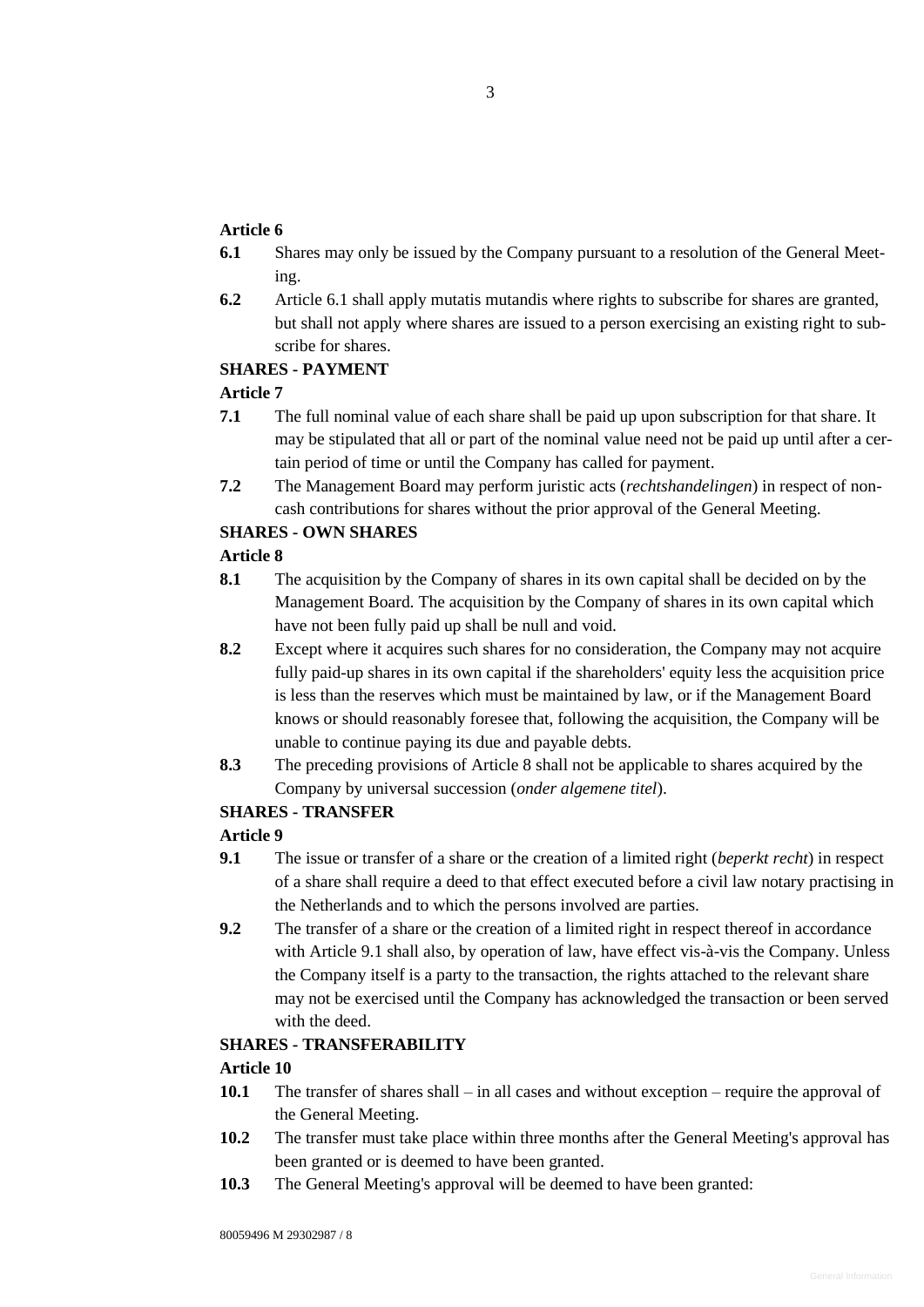- **a.** if no decision has been taken within one month of a request to that effect; or
- **b.** if the decision in which the approval is denied does not contain the name(s) of one or more potential acquirers who are willing to purchase, in cash, the shares to which the request for approval related.
- <span id="page-3-0"></span>**10.4** If the requesting party accepts the potential acquirer(s) referred to in Article [10.3\(](#page-2-3)b), and the parties are unable, within two months after the acceptance, to agree on the price to be paid for the share(s), the price shall be determined by one or more independent experts to be designated by the requesting party and potential acquirer(s) by mutual agreement. If the parties have failed to reach agreement on the appointment of the expert(s) within one month of the end of the period referred to in the preceding sentence, any of the parties may apply to the president of the district court in whose district the Company has its corporate seat for the appointment of three independent experts.
- **10.5** Potential acquirers shall be free to withdraw at any time, provided they do so within fourteen days of being notified of the outcome of the price determination referred to in Article [10.4.](#page-3-0) If, following one or more such withdrawals, not all the shares are sold:
	- **a.** because all of the potential acquirers have withdrawn; or
	- **b.** in the event that some of the potential acquirers have withdrawn, because the others have not, within six weeks of the notification referred to above, declared their willingness to acquire the shares that have become available, in accordance with the allocation criteria indicated by the General Meeting,

the requesting party shall be free to transfer all of the shares to which the request for approval related, provided the transfer takes place within three months after the above has been established.

- **10.6** The requesting party shall have the right to withdraw at any time, provided he does so within one month of being definitively informed of the identity of the potential acquirers to whom he can sell the shares to which the request for approval related, and of the selling price.
- **10.7** The Company may only be a potential acquirer under the provisions of [Article 10](#page-2-4) with the consent of the requesting party.

# **SHARES - USUFRUCT, PLEDGE AND DEPOSITARY RECEIPTS**

- <span id="page-3-1"></span>**11.1** The voting rights attached to shares which are subject to a usufruct or pledge shall be vested in the relevant Shareholder.
- **11.2** Notwithstanding Article [11.1](#page-3-1) and subject to what is provided in, respectively, Section 2:197 DCC and Section 2:198 DCC, a usufructuary or pledgee shall have voting rights if this has been stipulated when the relevant limited right was created or if this has been agreed at a subsequent time.
- **11.3** Usufructuaries and pledgees without voting rights shall not have Meeting Rights, unless the contrary is stipulated upon the creation or transfer of the relevant usufruct or, respectively, the creation or transmission (*overgang*) of the relevant pledge and this is approved by the General Meeting.
- **11.4** No Meeting Rights shall be attached to depositary receipts for shares.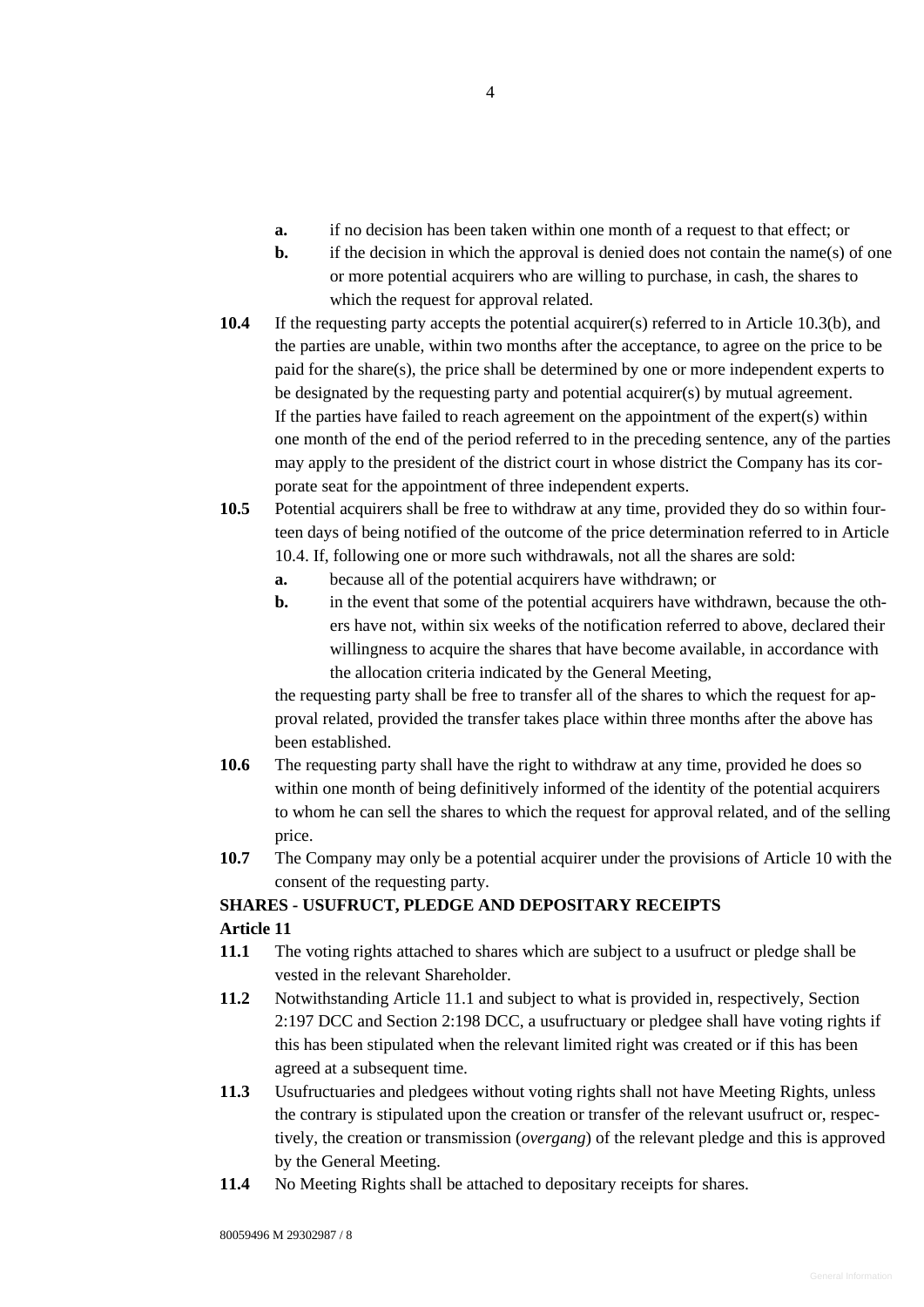# **MANAGEMENT BOARD - APPOINTMENT, SUSPENSION AND REMOVAL Article 12**

- **12.1** The Company shall have a Management Board consisting of one or more managing directors. Both natural persons and legal entities may be managing directors.
- **12.2** The General Meeting shall determine the number of managing directors.
- **12.3** The General Meeting shall appoint the managing directors and may at any time suspend or remove any managing director.
- **12.4** Where one or more managing directors are no longer in office or are unable to act, the remaining managing director(s) shall be provisionally charged with the entire management of the Company. Where all managing directors or the only managing director are/is no longer in office or are/is unable to act, the management shall be provisionally conducted by the person designated for that purpose by the General Meeting.

# **MANAGEMENT BOARD - DUTIES, ORGANISATION AND DECISION MAKING Article 13**

- **13.1** The Management Board is charged with the management of the Company, subject to the restrictions contained in these articles of association. In performing their duties, managing directors shall be guided by the interests of the Company and of the enterprise connected with it.
- **13.2** Where the Management Board consists of more than one managing director, resolutions shall be passed – irrespective of whether this occurs at a meeting or otherwise – by a Simple Majority. Invalid votes and blank votes shall not be counted as votes cast.
- **13.3** In the event of a tie at a meeting of the Management Board, the General Meeting shall decide.
- **13.4** A managing director may not participate in the deliberations and decision making of the Management Board on a matter in relation to which he has a direct or indirect personal interest which conflicts with the interests of the Company and of the enterprise connected with it. Where all managing directors or the only managing director have/has such a conflict of interest, the relevant decision shall nevertheless be taken by the Management Board.
- **13.5** Meetings of the Management Board can be held through audio or audiovisual communication facilities, unless a managing director objects thereto.
- **13.6** Resolutions of the Management Board may, instead of at a meeting, be passed in writing, provided that all managing directors are familiar with the resolution to be passed and none of them objects to this decision-making process.
- **13.7** The Management Board may draw up rules concerning its internal matters. The managing directors may also allocate their duties among themselves, whether by drawing up rules or otherwise.
- <span id="page-4-0"></span>**13.8** The Management Board shall require the approval of the General Meeting for such Management Board resolutions as the General Meeting shall have specified in a resolution to that effect and notified to the Management Board.
- **13.9** Failure to obtain the approval required under Article [13.8](#page-4-0) shall not affect the powers of representation of the Management Board or managing directors.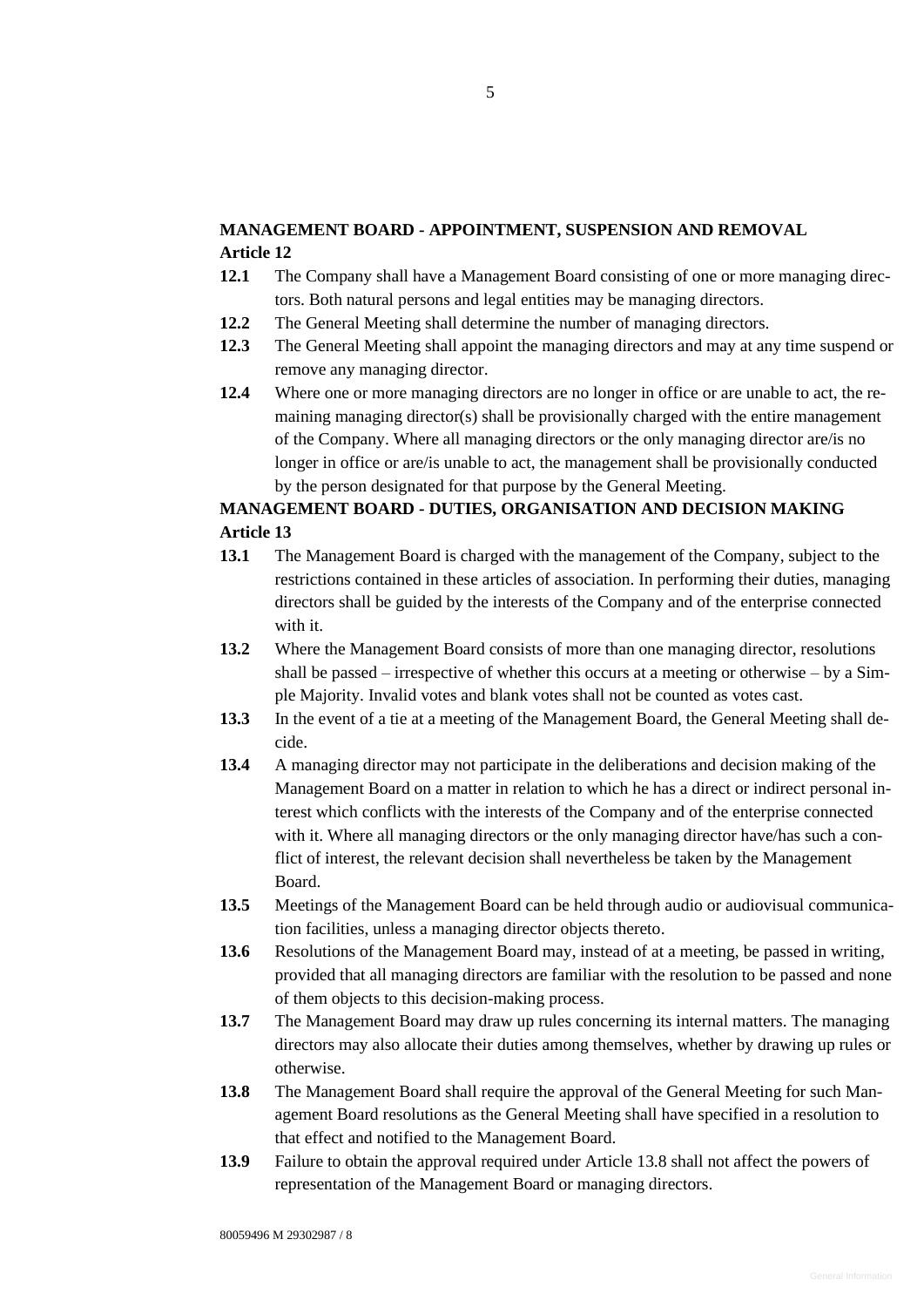**13.10** The Management Board must follow the instructions of the General Meeting, unless these instructions are contrary to the interests of the Company and the enterprise connected with it.

# **MANAGEMENT BOARD - REPRESENTATION**

#### **Article 14**

- **14.1** The Management Board, as well as two managing directors acting jointly, are entitled to represent the Company.
- **14.2** The Management Board may grant one or more persons a power of attorney to represent the Company and determine the scope of authority of such persons in this regard. The Management Board may give a person holding a power of attorney such title as it deems appropriate.

# **GENERAL MEETINGS – CONVOCATION AND AGENDA**

### **Article 15**

- **15.1** During each financial year at least one General Meeting must be held or at least one resolution passed in accordance with Article [18.1.](#page-6-0)
- **15.2** General Meetings shall also be held whenever such a meeting is convened by the Management Board or one or more managing directors.
- **15.3** General Meetings must be held in the place where the Company has its corporate seat as set out in these articles of association.
- **15.4** A General Meeting must be convened by letters sent to Persons with Meeting Rights no later than on the eighth day prior to the day of the meeting.
- **15.5** Where the rules laid down by law or by these articles of association in relation to the place where meetings should be held, the convening of meetings or the drawing up of agendas have not been complied with, legally valid resolutions may still be passed provided that all Persons with Meeting Rights have consented to the place of the meeting or to a decision being made on the relevant matters, respectively, and provided that the managing directors have been afforded the opportunity to give their advice prior to the decision-making.

### **GENERAL MEETING - PROCEDURAL RULES**

### **Article 16**

- **16.1** The General Meeting shall appoint its own chairman.
- **16.2** Managing directors shall, in that capacity, have an advisory vote at General Meetings.
- **16.3** The Management Board may decide that each Person with Meeting Rights is entitled, whether in person or represented by a person holding a written proxy, to participate in, address and (where applicable) exercise his voting rights at the General Meeting by electronic means of communication.
- **16.4** The Management Board may impose conditions on the use of electronic means of communication.

#### **GENERAL MEETING - DECISION-MAKING**

- **17.1** Each share shall give the right to cast one vote at General Meetings.
- **17.2** The Management Board may decide that votes cast before the General Meeting, but not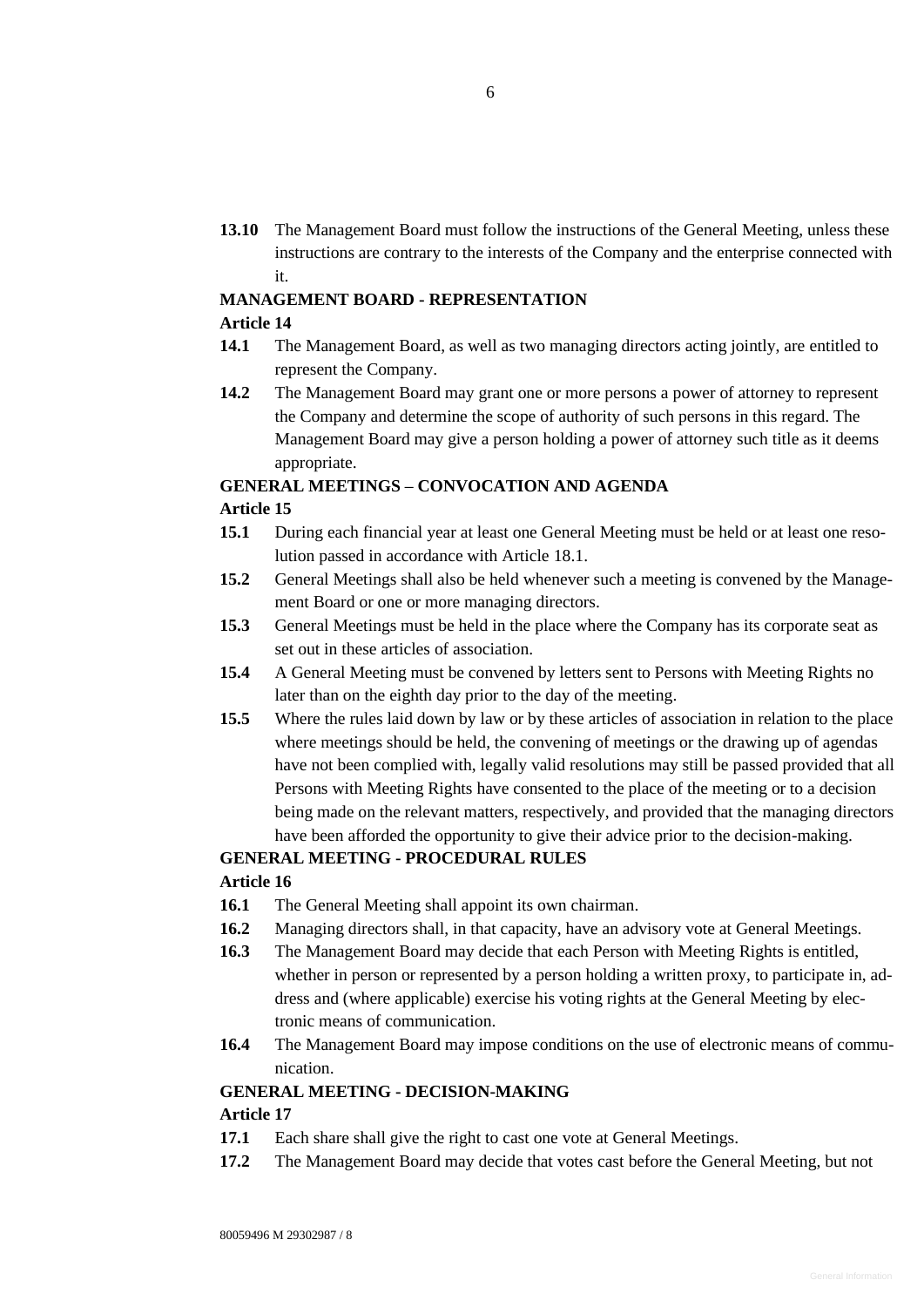earlier than on the thirtieth day before that of the meeting, by electronic means of communication shall be equated with those cast at the time of the meeting.

**17.3** Unless a greater majority is required by law, all resolutions shall be passed by a Simple Majority. Invalid and blank votes shall not be counted as votes cast.

# **GENERAL MEETING - RESOLUTIONS WITHOUT HOLDING A MEETING Article 18**

- <span id="page-6-0"></span>**18.1** Shareholders may pass resolutions without holding a meeting provided that all Persons with Meeting Rights have consented to this manner of decision-making, which consent may be given electronically. The votes on such a resolution must be cast in writing.
- **18.2** The managing directors must have been afforded the opportunity to give their advice prior to the decision-making referred to in Article [18.1.](#page-6-0)

### **FINANCIAL YEAR, ANNUAL ACCOUNTS**

### **Article 19**

- **19.1** The financial year of the Company shall coincide from the first day of December up to and including the thirtieth day of November of the following year.
- **19.2** Each year, within five months after the end of the Company's financial year, unless this period is extended by a maximum of five months by the General Meeting on account of special circumstances, the Management Board shall prepare annual accounts and deposit them at the Company's office for inspection by the Shareholders. If the Company is required by law to prepare a management report, the Management Board shall, within the same period, also deposit the management report for inspection by the Shareholders. The annual accounts shall be signed by all managing directors. If one or more of their signatures is missing, this fact and the reason therefor shall be stated.
- **19.3** The annual accounts shall be adopted by the General Meeting. The signing of the annual accounts as provided for in the first sentence of section 2:210(5) DCC shall not serve as adoption of those accounts.
- **19.4** The Company shall publish the annual accounts, together with all other relevant documents and information if and to the extent and in the manner required by law.

#### **DISTRIBUTIONS ON SHARES**

- **20.1** The profits as determined through the adoption of the annual accounts shall be at the disposal of the General Meeting. The General Meeting may decide to make a distribution, to the extent that the shareholders' equity exceeds the reserves that must be maintained by law.
- **20.2** A resolution to make a distribution shall not take effect as long as the Management Board has not given its approval. The Management Board may only withhold such approval if it knows or should reasonably foresee that, following the distribution, the Company will be unable to continue paying its due and payable debts.
- **20.3** For the purposes of calculating any distribution, shares held by the Company in its own capital shall not be included.
- **20.4** For the purposes of calculating the amount to be distributed on each share, only the amount of the mandatory payments towards the nominal value of the shares shall be taken